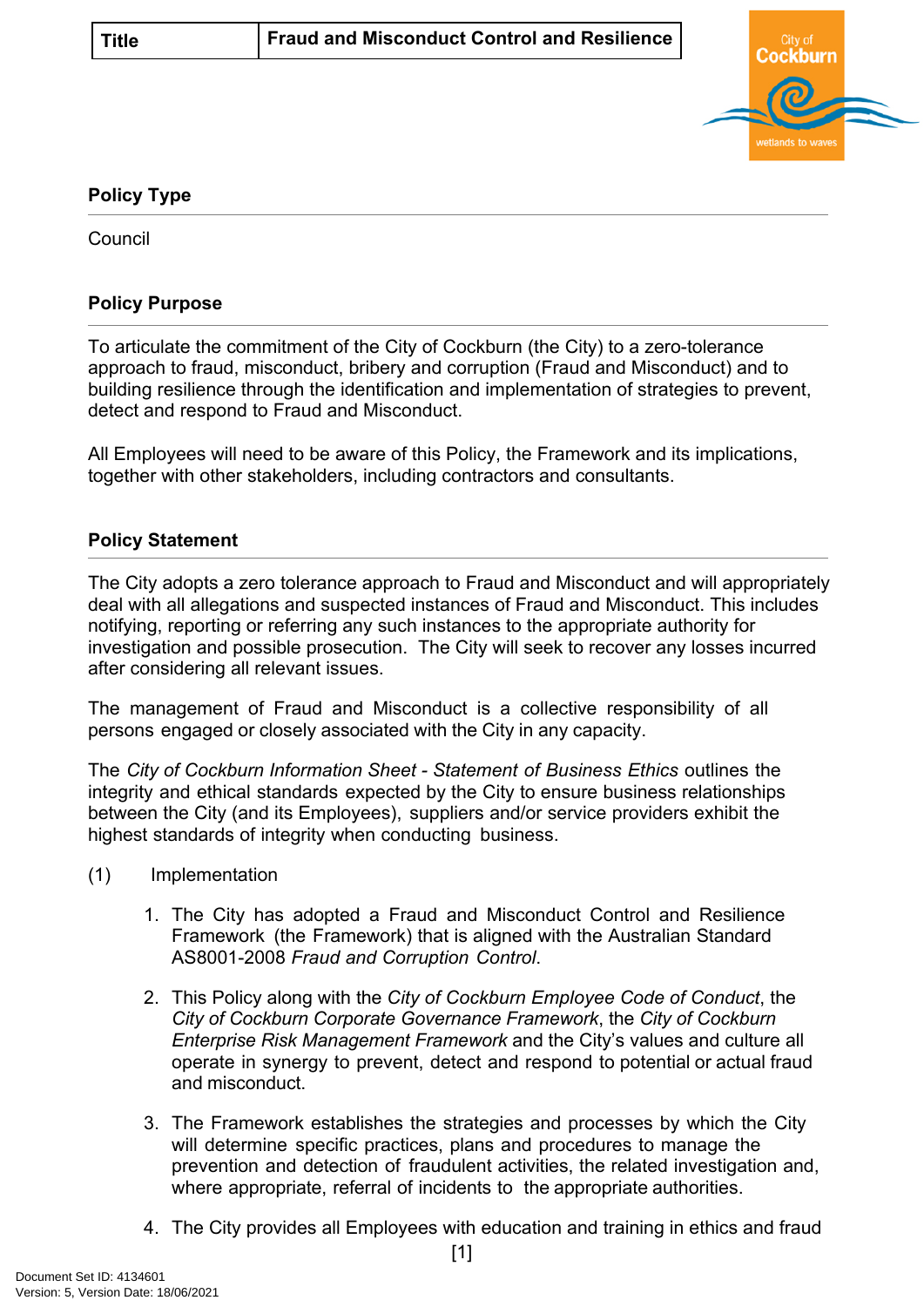

awareness to ensure that all Employees understand their responsibilities and obligations.

(2) Reporting Serious or Minor Misconduct

A Public Officer or any other person may report to the Corruption and Crime Commission (CCC) or the Public Sector Commission (PSC) any matter which that person suspects on reasonable grounds concerns or may concern serious or minor misconduct. Information on reporting to the appropriate authority is available on the City's public website.

- (3) Public Interest Disclosure (PID)
	- 1. Any person may make an appropriate disclosure of public interest information to a proper authority (which includes a local government). The legislation which governs such disclosures is the *Public Interest Disclosure Act* 2003 (the PID Act).
	- 2. A disclosure can be made by anyone and may be made anonymously. If disclosures are made in accordance with the PID Act, the person making them is protected from reprisal. This means that the person enjoys immunity from civil or criminal liability and is protected from any disciplinary action or dismissal.
	- 3. The PID Act requires local governments to appoint a PID Officer to whom disclosures may be made. The PID Officer should be consulted when considering whether to make a disclosure. Information on public interest disclosures and the City's PID Officers are maintained on the City's public website.
- (4) Disciplinary and Recovery Action

The City will respond to all instances of Fraud and Misconduct in accordance with its disciplinary process which may lead to termination. The City will also seek to recover any losses it may have suffered through Fraud and Misconduct.

(5) Roles and responsibilities

The roles and responsibilities of the Audit and Strategic Finance Committee, CEO, Chiefs and Executives, Heads of Business and Service Units, Legal, Governance and Risk Management Service Unit, Human Resources Service Unit and all Employees in respect of this Policy are articulated in detail in the Framework.

(6) Dispute Resolution

All disputes in respect of this Policy must be referred to the Executive Governance and Strategy in the first instance, and if unresolved, to the CEO.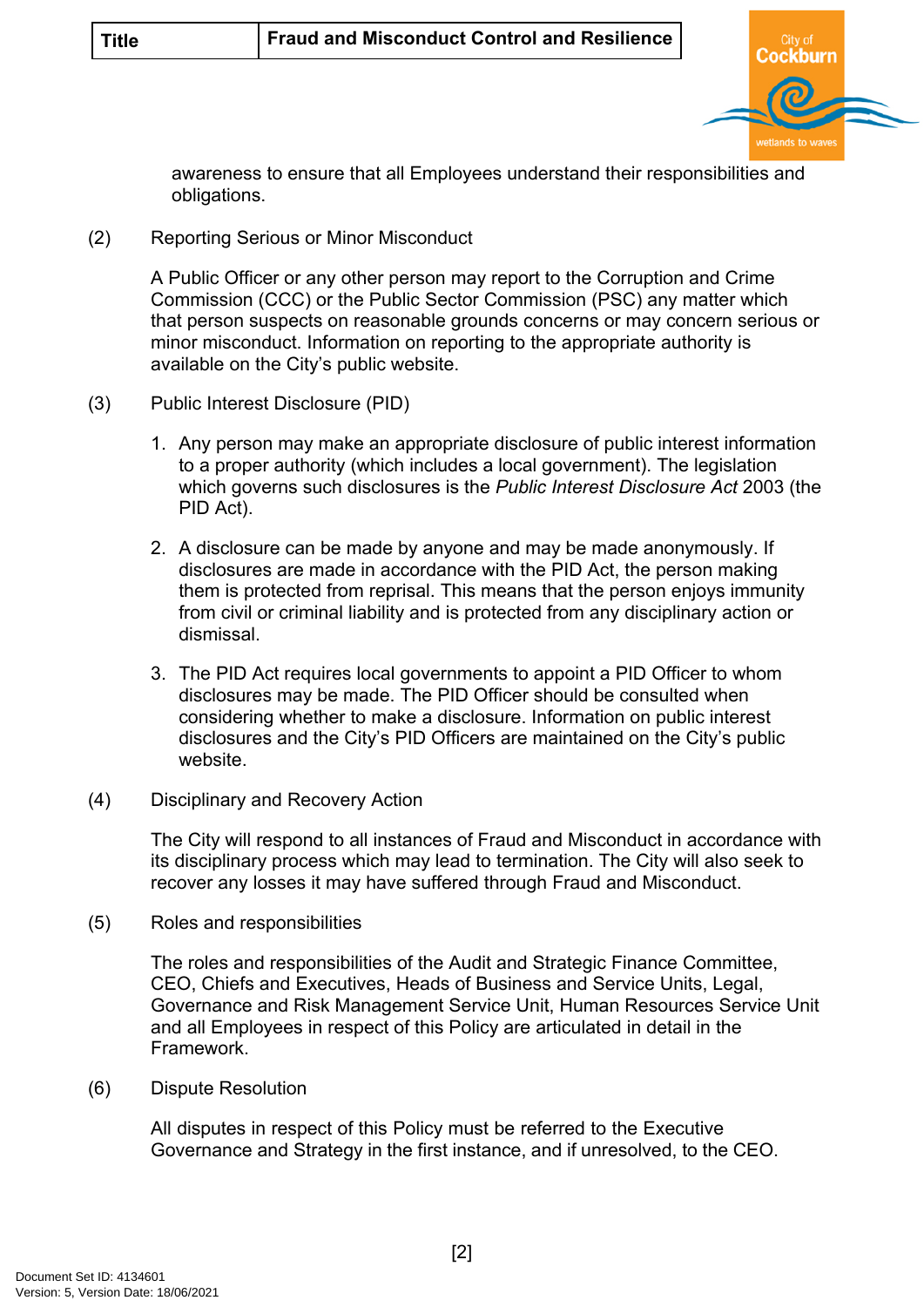

### (7) Relevant Documents

- 1. *City of Cockburn Fraud and Misconduct Control and Resilience Framework*
- 2. *City of Cockburn Enterprise Risk Management* Policy and Framework
- 3. *City of Cockburn Employee* Code of Conduct

#### (8) References

In developing the Policy, reference has been made to relevant guidance and/or legislation as follows:

- 1. Standards Australia AS8001-2008 *Fraud and Corruption Control*
- 2. Standards Australia AS 8002-2003 *Organizational Codes of Conduct*
- 3. Standards Australia AS 8004-2003 *Whistleblower Protection Programs for Entities*
- 4. Australian National Audit Office *Fraud Control in Australian Government Agencies*
- 5. Public Sector Commission *Commissioner's Instruction (CI) No. 7 Code of Ethics*
- 6. Public Sector Commission *Commissioner's Instructions (CI) No. 8 Code of Conduct and Integrity Training*
- 7. Corruption and Crime Commission: *Misconduct Resistance An Integrated Governance Approach to Protecting Agency Integrity*
- *8. Public Interest Disclosure Act 2003*
- *9. Corruption, Crime and Misconduct Act 2003*

| <b>Term</b>            | <b>Definition</b>                                                                                                                                                                                                                                                                                                                                                                                                                                                                                                                                                         |
|------------------------|---------------------------------------------------------------------------------------------------------------------------------------------------------------------------------------------------------------------------------------------------------------------------------------------------------------------------------------------------------------------------------------------------------------------------------------------------------------------------------------------------------------------------------------------------------------------------|
| <b>Bribe</b>           | The offering, giving, receiving, or soliciting of something<br>of value for the purpose of influencing the action of an<br>official in the discharge of his or her public or legal duties                                                                                                                                                                                                                                                                                                                                                                                 |
| <b>CEO</b>             | <b>Chief Executive Officer</b>                                                                                                                                                                                                                                                                                                                                                                                                                                                                                                                                            |
| <b>Code of Conduct</b> | Principles, values, standards, and rules of behaviour<br>that guide the decisions, procedures and systems of the<br>City of Cockburn                                                                                                                                                                                                                                                                                                                                                                                                                                      |
| Corruption             | Dishonest activity in which a director, executive, manager,<br>employee, or contractor of an entity acts contrary to the<br>interests of the entity and abuses his/her position of trust<br>in order to achieve some personal gain or advantage for<br>him or herself or for another person or entity. The<br>concept of "corruption" [within this standard] can also<br>involve corrupt conduct by the entity, or a person<br>purporting to act on behalf of and in the interests of the<br>entity, in order to secure some form of improper<br>advantage for the entity |
| <b>Employee</b>        | A person employed by a local government in accordance<br>with section 5.36 of the Local Government Act 1995<br>including the CEO, Directors, Managers, officers, casual<br>and contract employees                                                                                                                                                                                                                                                                                                                                                                         |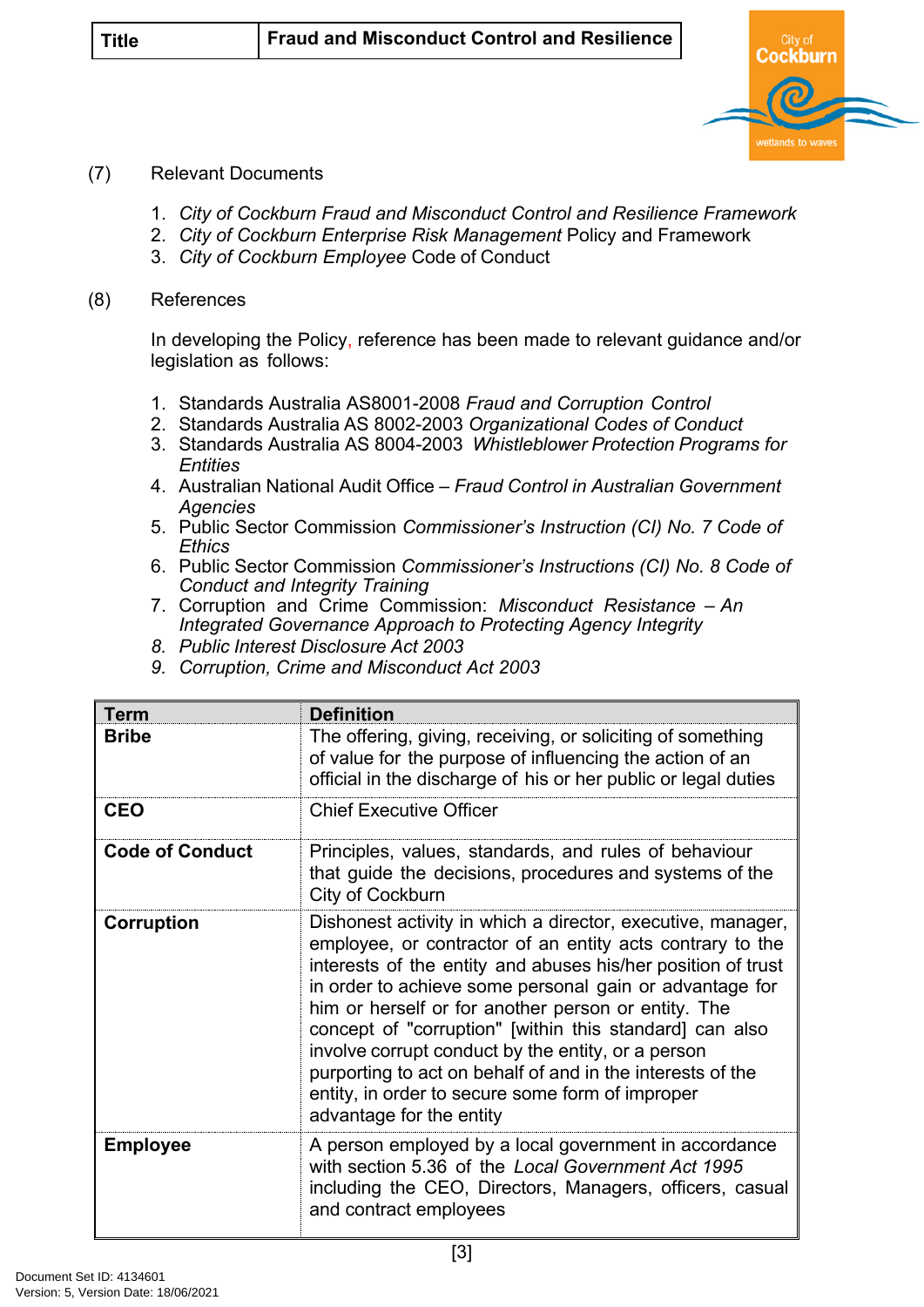| <b>Title</b> | <b>Fraud and Misconduct Control and Resilience</b> |  |  |
|--------------|----------------------------------------------------|--|--|
|--------------|----------------------------------------------------|--|--|



| <b>Term</b>             | <b>Definition</b>                                                                                                                                                                                                                                                                                                                                                                                                                                                                                                                                                                                                                                                                                                                                                                                                                                                                                            |
|-------------------------|--------------------------------------------------------------------------------------------------------------------------------------------------------------------------------------------------------------------------------------------------------------------------------------------------------------------------------------------------------------------------------------------------------------------------------------------------------------------------------------------------------------------------------------------------------------------------------------------------------------------------------------------------------------------------------------------------------------------------------------------------------------------------------------------------------------------------------------------------------------------------------------------------------------|
| <b>Fraud</b>            | Dishonest activity causing actual or potential financial<br>loss to any person or entity including theft of moneys or<br>other property by employees or persons external to the<br>entity and where deception is used at the time,<br>immediately before or immediately following the activity.<br>This also includes the deliberate falsification,<br>concealment, destruction or falsified documentation used<br>or intended for use for a normal purpose or the improper<br>use of information or position for personal financial<br>benefit.<br>The theft of property belonging to an entity by a person<br>or persons internal to the entity but where deception is<br>not used is also considered 'fraud' [for the purposes of<br>this standard] (Source: AS8001-2008).                                                                                                                                |
| <b>Minor Misconduct</b> | Minor misconduct occurs if a public officer engages in<br>conduct that:                                                                                                                                                                                                                                                                                                                                                                                                                                                                                                                                                                                                                                                                                                                                                                                                                                      |
|                         | adversely affects the honest or impartial<br>(a)<br>performance of the functions of a public authority<br>or public officer, whether or not the public officer<br>was acting in their public officer capacity at the<br>time of engaging in the conduct; or<br>involves the performance of functions in a manner<br>(b)<br>that is not honest or impartial; or<br>involves a breach of the trust placed in the public<br>(c)<br>officer; or<br>involves the misuse of information or material that<br>(d)<br>is in connection with their functions as a public<br>officer, whether the misuse is for the benefit of the<br>public officer or the benefit or detriment of another<br>person;<br>and<br>constitutes, or could constitute, a disciplinary offence<br>providing reasonable grounds for termination of a<br>person's office or employment. (Source: Corruption, Crime<br>and Misconduct Act 2003) |
| <b>Misconduct</b>       | Means when a public officer abuses their position and/or<br>authority for personal gain, to cause detriment to another<br>person, or acts contrary to the public interest (Source:<br>Corruption and Crime Commission)                                                                                                                                                                                                                                                                                                                                                                                                                                                                                                                                                                                                                                                                                       |
| <b>PID Act</b>          | The Public Interest Disclosure Act 2003 was introduced to<br>encourage people to report wrongdoing within the State<br>Government, local government and public universities<br>and protect them when they do.                                                                                                                                                                                                                                                                                                                                                                                                                                                                                                                                                                                                                                                                                                |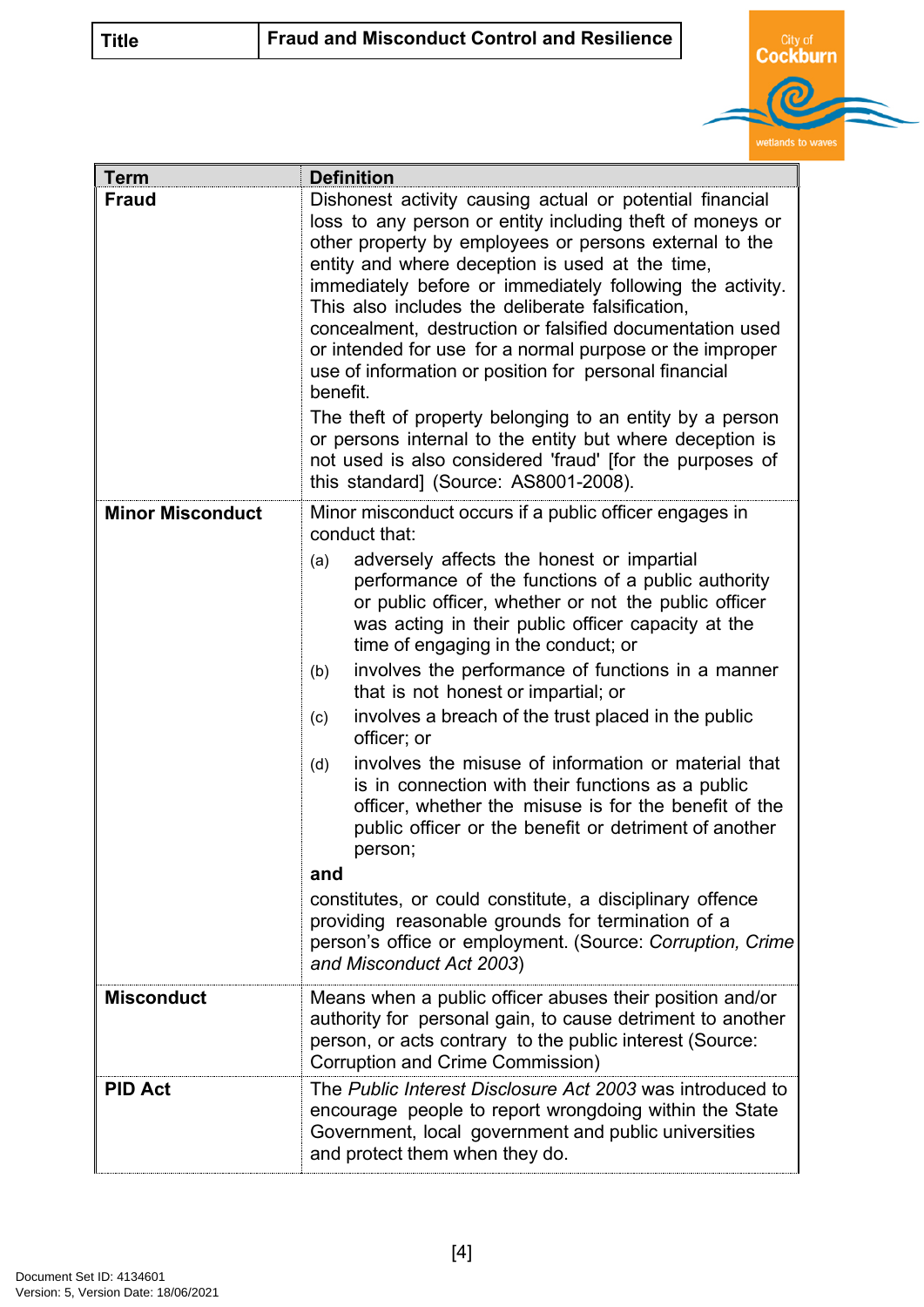| <b>Title</b> | Fraud and Misconduct Control and Resilience |  |  |
|--------------|---------------------------------------------|--|--|
|--------------|---------------------------------------------|--|--|



| <b>Term</b>                                            | <b>Definition</b>                                                                                                                                                                                                                                                                                                                                                                                                                                                                                                                                                                                                                                                                                                                                                                                                                           |
|--------------------------------------------------------|---------------------------------------------------------------------------------------------------------------------------------------------------------------------------------------------------------------------------------------------------------------------------------------------------------------------------------------------------------------------------------------------------------------------------------------------------------------------------------------------------------------------------------------------------------------------------------------------------------------------------------------------------------------------------------------------------------------------------------------------------------------------------------------------------------------------------------------------|
| <b>PID Officer</b>                                     | The 'Public Interest Disclosure (PID) Officer' is the<br>person who holds the specified position as the proper<br>authority to receive public interest disclosures within the<br>sphere of responsibility of the public authority. This<br>person is designated by the Principal Executive Officer<br>(PEO) under section 23(1)(a) of the PID Act.                                                                                                                                                                                                                                                                                                                                                                                                                                                                                          |
| <b>Public</b><br><b>Interest</b><br><b>Information</b> | means information that tends to show, in relation to its<br>public function a public authority, a public officer, or a<br>public sector contractor is, has been, or proposes to be,<br>involved in:<br>improper conduct; or<br>(a)<br>an act or omission that constitutes an offence<br>(b)<br>under a written law; or<br>a substantial unauthorised or irregular use of, or<br>(c)<br>substantial mismanagement of, public resources; or<br>an act done or omission that involves a substantial<br>(d)<br>and specific risk of -<br>injury to public health; or<br>(i)<br>prejudice to public safety; or<br>(ii)<br>(iii) harm to the environment;<br>or<br>a matter of administration that can be investigated<br>(e)<br>under section 14 of the Parliamentary Commissioner<br>Act 1971. (Source: Public Interest Disclosure Act<br>2003) |
| <b>Public Officer</b>                                  | Includes a member, officer, or employee of an authority,<br>board, corporation, commission, local government,<br>council, committee or other similar body established for<br>a public purpose under an Act. (Source: Corruption,<br>Crime and Misconduct Act 2003)                                                                                                                                                                                                                                                                                                                                                                                                                                                                                                                                                                          |
| <b>Public Authority</b>                                | Includes an authority, board, corporation, commission,<br>council, committee, local government, regional local<br>government or similar body established under a written<br>law. (Source: Corruption, Crime and Misconduct Act<br>2003)                                                                                                                                                                                                                                                                                                                                                                                                                                                                                                                                                                                                     |